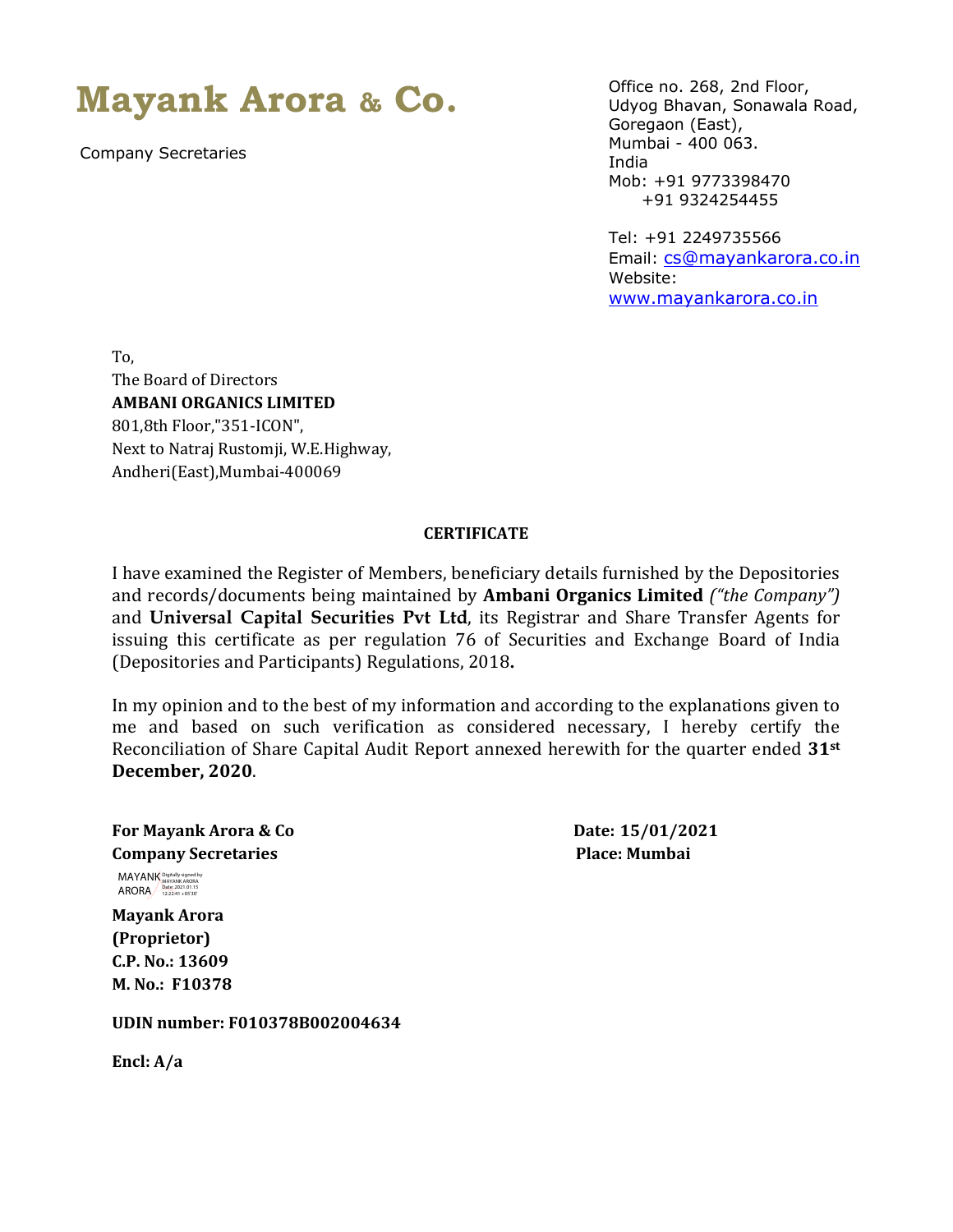## **RECONCILIATION OF SHARE CAPITAL AUDIT REPORT**

| 1.                                                                                                    |                                    | For Quarter Ended                          |                                        |           |                                                                                                  | : 31st December, 2020                                |                             |      |                           |     |  |
|-------------------------------------------------------------------------------------------------------|------------------------------------|--------------------------------------------|----------------------------------------|-----------|--------------------------------------------------------------------------------------------------|------------------------------------------------------|-----------------------------|------|---------------------------|-----|--|
| 2.                                                                                                    |                                    | Symbol                                     |                                        |           |                                                                                                  | : AMBANIORG                                          |                             |      |                           |     |  |
| 3.                                                                                                    |                                    | Face Value                                 |                                        |           |                                                                                                  | : Re. 10/- each.                                     |                             |      |                           |     |  |
| 4.                                                                                                    |                                    | Name of the Company                        |                                        |           |                                                                                                  | : Ambani Organics Limited                            |                             |      |                           |     |  |
| 5.                                                                                                    |                                    | Registered Office of the Company           |                                        |           |                                                                                                  | :N 44 Midc Tarapiurboisar Thane 401506               |                             |      |                           |     |  |
| 6.                                                                                                    |                                    | Correspondence Address                     |                                        |           |                                                                                                  | : 801,8th Floor,"351-ICON", Next to Natraj Rustomji, |                             |      |                           |     |  |
|                                                                                                       |                                    |                                            |                                        |           | W.E.Highway, Andheri(East), Mumbai-400069                                                        |                                                      |                             |      |                           |     |  |
| 7.                                                                                                    |                                    | Telephone & Fax No.                        | : 022-26833778/26827541/26822027/2028  |           |                                                                                                  |                                                      |                             |      |                           |     |  |
| 8.                                                                                                    |                                    | <b>Email Address</b>                       |                                        |           |                                                                                                  | : investors@ambaniorganics.com                       |                             |      |                           |     |  |
| 9.                                                                                                    |                                    |                                            | Name of the Stock Exchange where       |           | : National Stock Exchange Limited                                                                |                                                      |                             |      |                           |     |  |
|                                                                                                       |                                    |                                            | the Company's securities are listed    |           |                                                                                                  |                                                      |                             |      |                           |     |  |
|                                                                                                       |                                    |                                            |                                        |           |                                                                                                  | <b>Number of Shares</b>                              |                             |      | % of total Issued Capital |     |  |
| 10.                                                                                                   |                                    | <b>Issued Capital</b>                      |                                        |           |                                                                                                  | 5,078,659                                            |                             |      | 100                       |     |  |
| 11.                                                                                                   | Listed Capital (Exchange wise) (as |                                            |                                        | 5,078,659 |                                                                                                  |                                                      | 100                         |      |                           |     |  |
|                                                                                                       | per Company records)               |                                            |                                        |           |                                                                                                  |                                                      |                             |      |                           |     |  |
| 12.                                                                                                   |                                    | Held in Dematerialized form in NSDL        |                                        |           |                                                                                                  | 4,006,559                                            |                             |      | 78.89                     |     |  |
| 13.                                                                                                   |                                    | Held in Dematerialized form in CDSL        | 1,052,000                              |           |                                                                                                  |                                                      | 20.71                       |      |                           |     |  |
| 14.                                                                                                   | Physical                           |                                            |                                        | 20,100    |                                                                                                  |                                                      |                             | 0.40 |                           |     |  |
| 15.                                                                                                   |                                    | <b>Total No. of Shares</b>                 |                                        |           |                                                                                                  | 5,078,659                                            |                             |      |                           | 100 |  |
|                                                                                                       |                                    | $(12+13+14)$                               |                                        |           |                                                                                                  |                                                      |                             |      |                           |     |  |
| 16.                                                                                                   |                                    | difference,<br>if<br>Reasons<br>for<br>any |                                        |           | <b>NA</b>                                                                                        |                                                      |                             |      |                           |     |  |
|                                                                                                       |                                    | between (10&11), (10&15)                   |                                        |           | Certifying the details of changes in share capital during the quarter under consideration as per |                                                      |                             |      |                           |     |  |
| 17.                                                                                                   |                                    | Table below:                               |                                        |           |                                                                                                  |                                                      |                             |      |                           |     |  |
|                                                                                                       | Particulars***                     | No.<br>of                                  | Applied/N                              | Listed    | on                                                                                               | Whether                                              | Whether                     |      | In-principal              |     |  |
|                                                                                                       |                                    | <b>Shares</b>                              | ot Applied                             | Stock     |                                                                                                  | intimated                                            | intimated to<br><b>NSDL</b> |      | Approval pending          |     |  |
|                                                                                                       |                                    |                                            | for Listing                            | Exchange  |                                                                                                  | to CDSL                                              |                             |      | from SE (specify          |     |  |
|                                                                                                       |                                    |                                            |                                        | (specify  |                                                                                                  |                                                      |                             |      | Names)                    |     |  |
|                                                                                                       |                                    |                                            |                                        | Names)    |                                                                                                  |                                                      |                             |      |                           |     |  |
| <b>NA</b>                                                                                             |                                    |                                            |                                        |           |                                                                                                  |                                                      |                             |      |                           |     |  |
| Rights, Bonus, Preferential Issue, ESOPs, Amalgamation, Conversion, Buyback, Capital Reduction<br>*** |                                    |                                            |                                        |           |                                                                                                  |                                                      |                             |      |                           |     |  |
| 18.                                                                                                   |                                    | Forfeiture, Any other (to specify).<br>Yes |                                        |           |                                                                                                  |                                                      |                             |      |                           |     |  |
|                                                                                                       |                                    | Register of Members is updated (Yes/No)    |                                        |           |                                                                                                  |                                                      |                             |      |                           |     |  |
|                                                                                                       |                                    | If not updated up to which date            |                                        |           |                                                                                                  | Not Applicable                                       |                             |      |                           |     |  |
| Reference of previous quarter with regards<br>19.<br><b>NIL</b>                                       |                                    |                                            |                                        |           |                                                                                                  |                                                      |                             |      |                           |     |  |
|                                                                                                       |                                    |                                            | to excess dematerialized shares if any |           |                                                                                                  |                                                      |                             |      |                           |     |  |